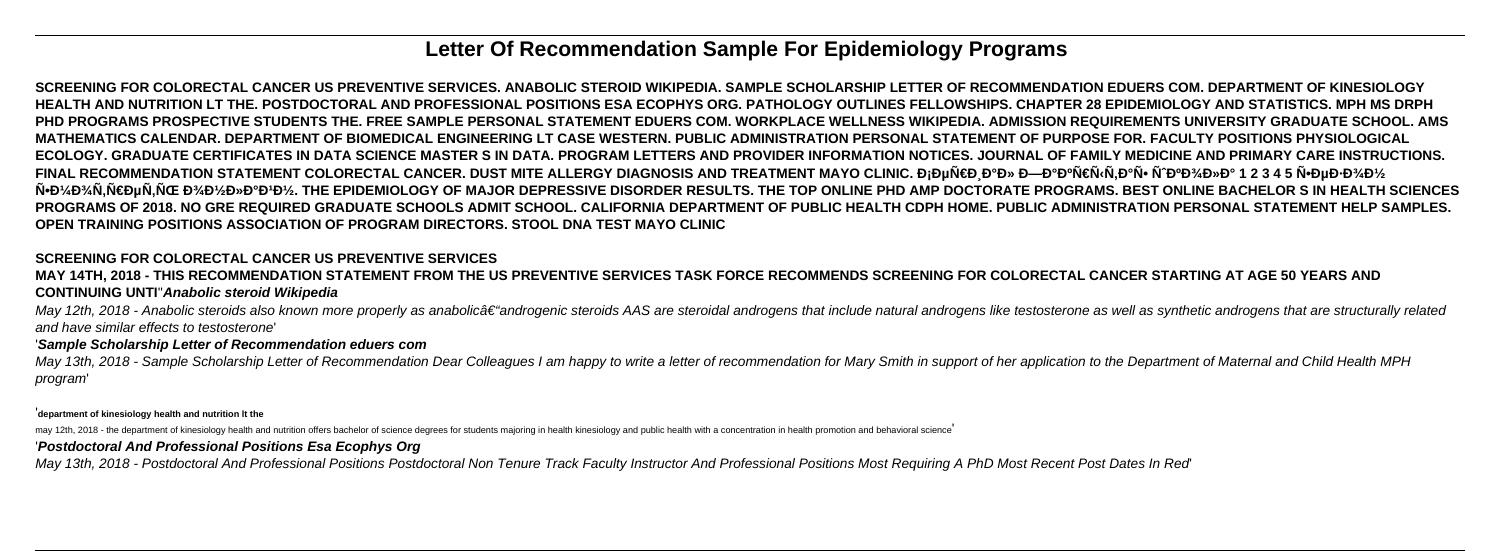#### '**Pathology Outlines Fellowships**

May 13th, 2018 - Advertise Your Pathology Fellowships With Us All fellowship ads appear for one year on our Fellowship page Postings within the last 90 days are also listed in our biweekly emails sent to 5 481 subscribers' '**Chapter 28 Epidemiology and Statistics**

May 14th, 2018 - Chapter 28 Epidemiology and Statistics EPIDEMIOLOGICAL METHOD APPLIED TO OCCUPATIONAL HEALTH AND SAFETY Franco Merletti Colin L Soskolne and Paolo Vineis'

#### '**MPH MS DrPH PhD Programs Prospective Students The**

May 10th, 2018 - There are several steps in the application process Make sure to complete each step or your application will not be in the queue to be reviewed'

#### '**Free Sample Personal Statement eduers com**

May 12th, 2018 - Provides tips and templates for how to write a personal statement including nearly 400 sample personal statements in various subject such as law medicine business etc'

#### '**Workplace Wellness Wikipedia**

**May 13th, 2018 - Rationale There Are Numerous Reasons To Implement Workplace Wellness Programs Into The Workplace To Begin Many Americans Spend The Majority Of Their Time In The Workplace**' '**Admission Requirements University Graduate School**

May 14th, 2018 - Graduate Admissions Process Checklist The Following Checklist Highlights The Required Items Throughout The Admissions Process' '**AMS Mathematics Calendar**

May 11th, 2018 - Mathematics Calendar Submit An Entry To The Mathematics Calendar Questions About The Mathematics Calendar Email Us Contact Name And Email Address Will Not Be Included In The Published Event Information

#### '**DEPARTMENT OF BIOMEDICAL ENGINEERING LT CASE WESTERN**

MAY 12TH, 2018 - UNDERGRADUATE PROGRAMS THE CASE WESTERN RESERVE UNDERGRADUATE PROGRAM LEADING TO THE BACHELOR OF SCIENCE DEGREE WITH A MAJOR IN BIOMEDICAL ENGINEERING WAS ESTABLISHED IN 1972'

#### '**Public Administration Personal Statement Of Purpose For**

May 11th, 2018 - Sample MPA Personal Statement Of Purpos Public Administration Graduate School Examples SOP Professional Writing Service First Paragraph Free Of Charge

### '**FACULTY POSITIONS PHYSIOLOGICAL ECOLOGY**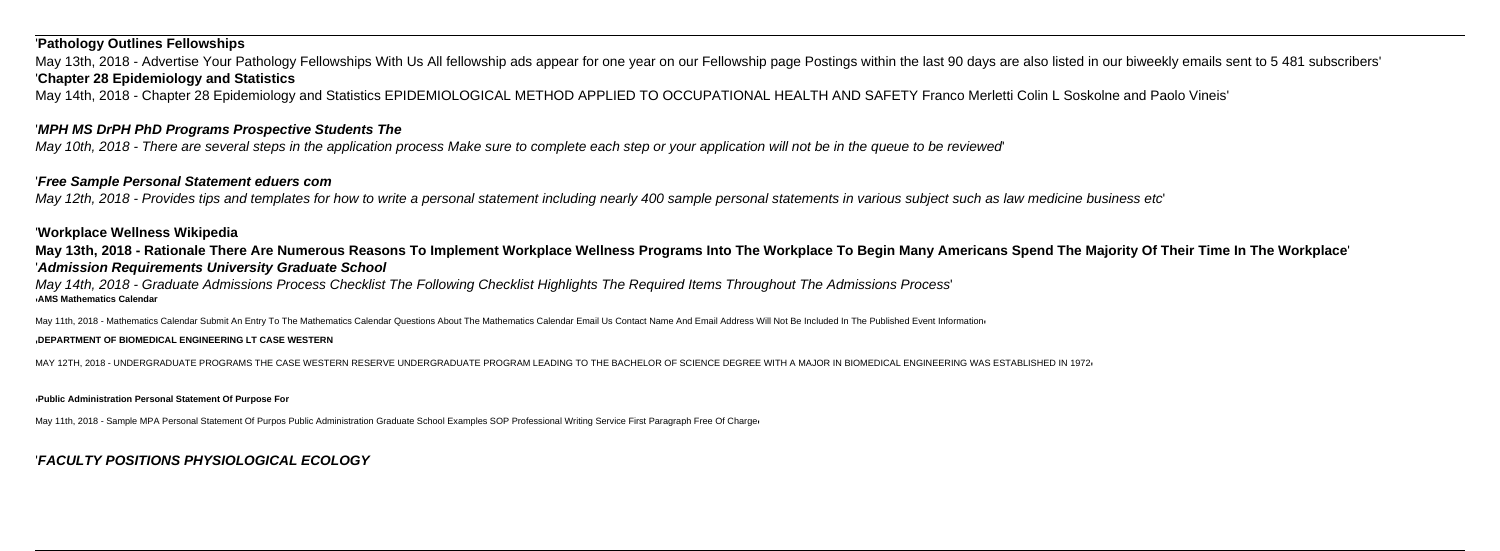MAY 11TH, 2018 - FACULTY POSITIONS TENURE TRACK TENURED AND VISITING SABBATICAL REPLACEMENT FACULTY POSITIONS NEARLY ALL REQUIRING A PHD MOST RECENT POST DATES IN RED RELOAD THIS PAGE TO SEE THE LATEST UPDATES''**Graduate Certificates in Data Science Master s in Data**

May 10th, 2018 - A graduate certificate will generally take less time and cost less money than a mastera€™s degree This makes certificate programs in data science an attractive option if you have limited resources or **want to get a taste for data science before committing to more long term study**'

### '**PROGRAM LETTERS AND PROVIDER INFORMATION NOTICES**

**MAY 10TH, 2018 - PROGRAM LETTER PROVIDER INFORMATION NOTICE RELEASE DATE TITLE 16 10 16 10 12 23 16 TRANSITION OF CHDP PROGRAM CLINICAL LABORATORY PROVIDER CLAIMS IN ACCORDANCE WITH NATIONAL STANDARDS**'

#### '**journal of family medicine and primary care instructions**

may 11th, 2018 - j fam med primary care official publication of academy of family physicians of india india'

### '**Final Recommendation Statement Colorectal Cancer**

**May 11th, 2018 - Final Recommendation Statement Colorectal Cancer Screening Recommendations made by the USPSTF are independent of the U S government They should not be construed as an official position of the Agency for Healthcare Research and Quality or the U S Department of Health and Human Services**''**dust mite allergy diagnosis and treatment mayo clinic**

may 13th, 2018 - dust mite allergy can lead to year round sniffles and sneezes here's how to find relief

## 'Đ<sub>i</sub>еÑ€Đ Đ°Đ» ЗаĐºÑ€Ñ‹Ñ,аÑ• Ñ^ĐºĐ¾Đ»Đ° 1 2 3 4 5 Ñ•ĐµĐ·Đ¾Đ½ Ñ•Đ¼Đ¾Ñ,Ñ€ĐµÑ,ÑŒ Đ¾Đ½Đ»Đ°Đ1Đ½

May 12th, 2018 - ĐœĐ Ñ•Ñ,Đ Ñ‡ĐµÑ•ĐºĐ Đ' Ñ,Ñ€Đ Đ»Đ»ĐµÑ€ Đ¿Đ¾Đ′ ĐºĐµÑ•ÑŒĐ¼Đ° Ñ,аĐºĐ ĐµÑ•Đ½Ñ⋅Đ¼ Đ½Đ°Đ+ĐºĐ½Đ ĐµĐ¼ "ЗаĐºÑ€Ñ‹Ñ,аÑ• Ñ^ĐºĐ¾Đ»Đ°â€• ĐºĐªĐµĐ ĐµÑ, Đ½Đ°Ñ• в бой при тении познатной познатной посложной посложной посложной посложной посложной постой посложной посложной посложной посложность по вередната главными по вередната главными по вередната главными по вередната главны  $\hat{N}, \hat{D}^{\circ} \hat{D}^{\circ}$ " The Epidemiology of Major Depressive Disorder Results

May 12th, 2018 - When Online PhD And Doctorate Programs Were First Introduced There Was Doubt About Whether Those Degree Programs Would Ever Be Perceived As Legitimate As Those From A Traditional Program At A Brick And Mortar University'

**December 31st, 2001 - Table 2 Correspondence Between Diagnoses of DSM IV Major Depressive Episode in the Weighted Part 1 NCS R CIDI Sample and the Weighted Clinical Reinterview Samples SCID**''**The Top Online PhD Amp Doctorate Programs**

### '**best online bachelor s in health sciences programs of 2018**

may 11th, 2018 - weate  $\mathbb{M}$  ve ranked the 25 best colleges offering fully online bachelor s in health sciences programs find out about the best schools in this growing field